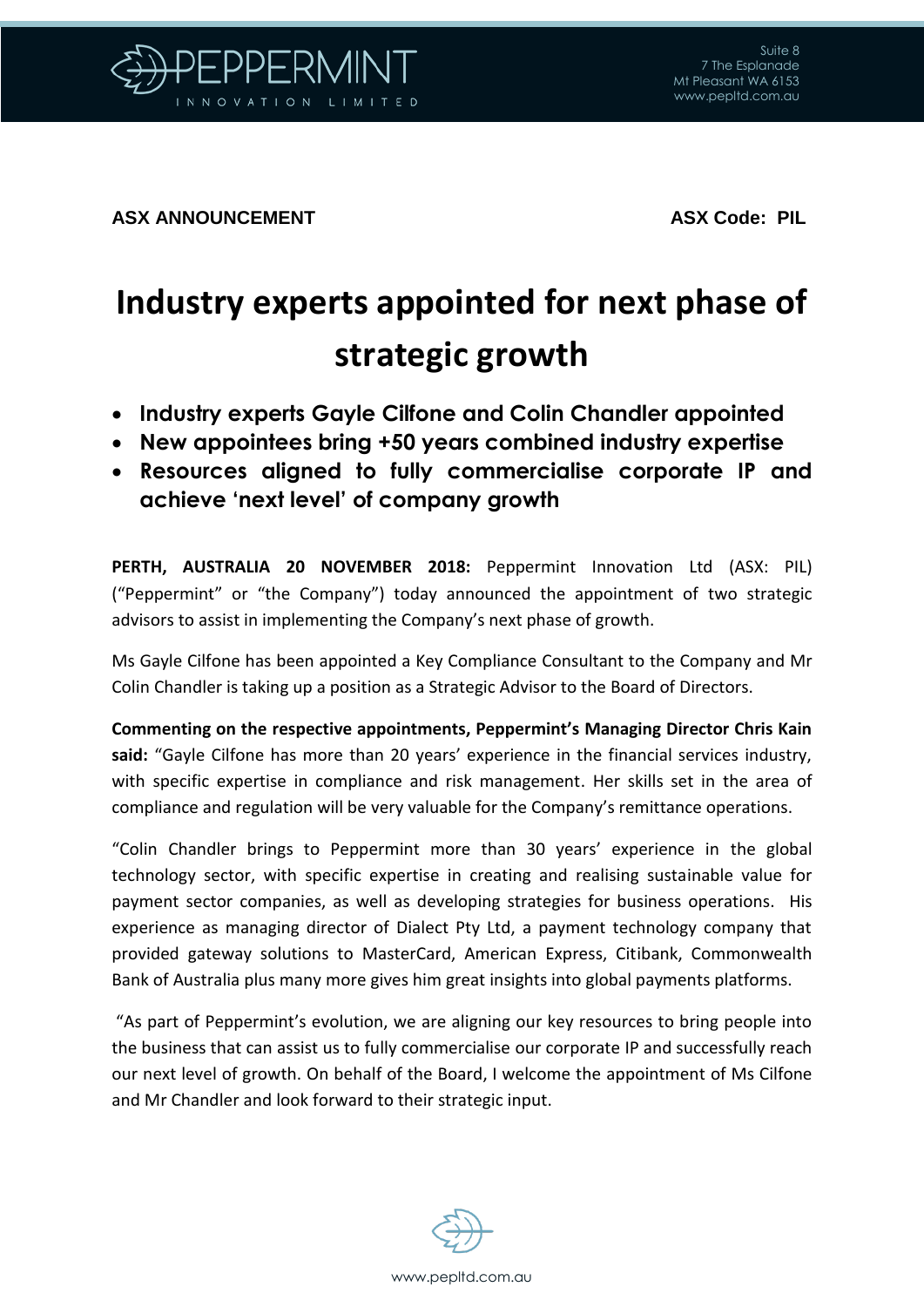

"Peppermint has been building its payments platform in the Philippines over the last four years and we are on the cusp of a transformational turning point in our operations. Gayle and Colin will have significant roles to play in our next phase of the company's growth."

## **About Gayle Cilfone [\(www.rmgcconsulting.com.au\)](http://www.rmgcconsulting.com.au/):**

Ms Cilfone has more than 20 years' experience in the financial services industry, having held senior compliance roles with major Australian companies. She is a member of the ASIC Financial Services & Credit Panel and Chair of the TWD Australia Compliance Committee. She is the founder of RMGC Consulting and currently consults in risk management, governance and compliance, with particular expertise in the establishment of compliance and risk management frameworks in the financial sector

## **About Colin Chandler [\(www.protonconsulting.com.au\)](http://www.protonconsulting.com.au/):**

Colin Chandler has extensive experience in the global technology sector over the last 30 years. He has run and sat on the Boards of both public and private companies in Australia and the United States, with further experience in South America, Europe, South East Asia and China. He has successfully commenced a number of start-ups in Australia and the US and has helped turn around a number of companies in Australia, the US, Europe and Asia.

He was part owner and managing director of Dialect Pty Ltd, a payment technology company that provided gateway solutions to MasterCard, American Express, Citibank, Commonwealth Bank of Australia and 3,000 more.

Colin has provided advisory assistance to technology companies owned by News Ltd and Macquarie Bank, and has also been a business advisor to private equity firms Millhouse IAG, Pier Capital and Marquis Investments.

Colin holds a Masters of Technology Management from Griffith University in Queensland.

**For more information, please contact:**

Chris Kain **Peter Taylor** Peter Taylor Managing Director & CEO **Investor Relations** [info@pepltd.com.au](mailto:info@pepltd.com.au) 0412 036 231

Peppermint Innovation Limited **[peter@nwrcommunications.com.au](mailto:peter@nwrcommunications.com.au)**